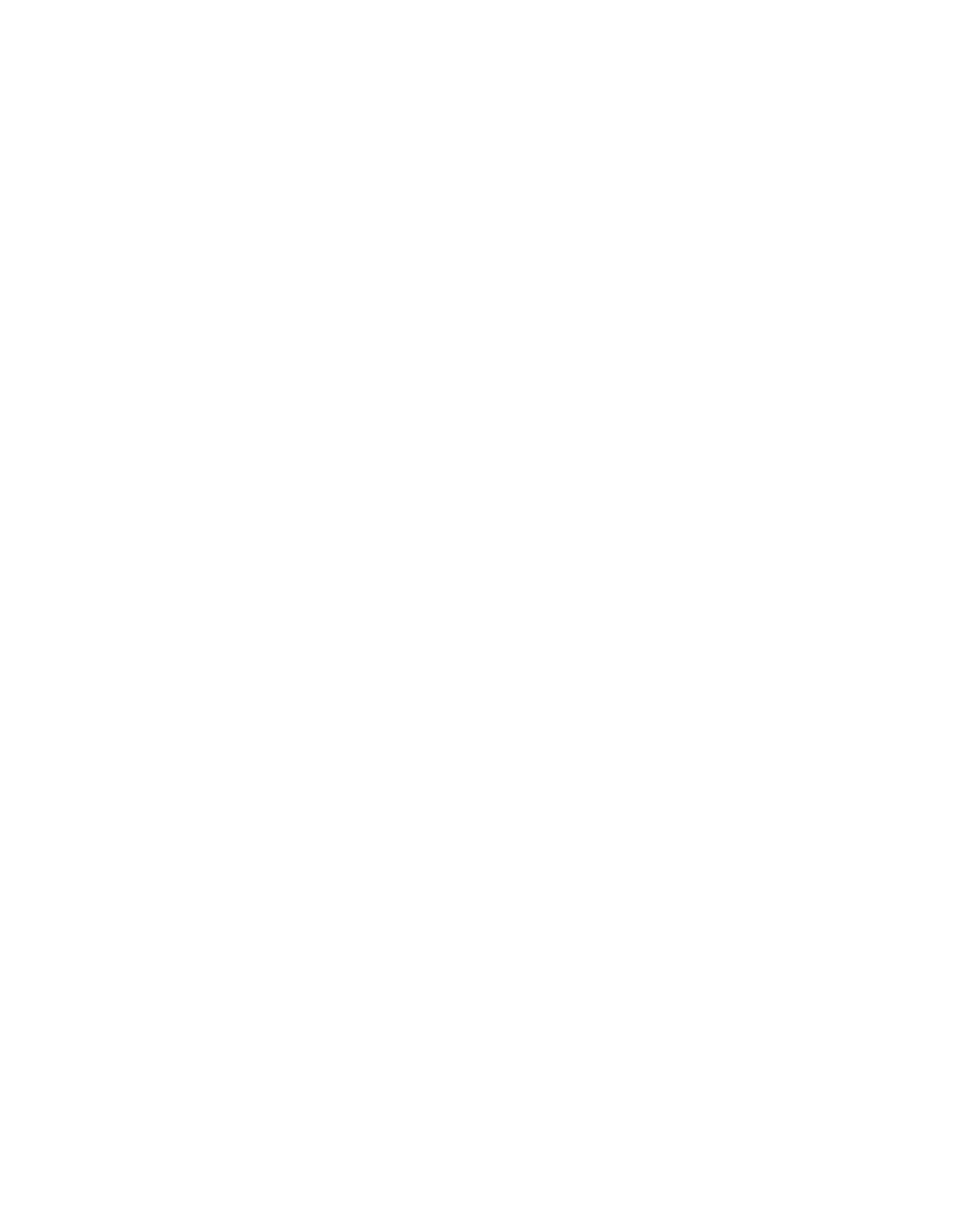# **2006 DSHS Employee Survey**

# **APPENDICES**

#### **APPENDIX A**

# **Background, Methods and Response Rates**

### **APPENDIX B**

# **Detailed Results by Each Question**

### **APPENDIX C**

# **Detailed Analysis of Narrative Comment Themes**

### **APPENDIX D**

| - <del>ALLANDIA</del> D                                       |  |
|---------------------------------------------------------------|--|
| Comparison Between 2006 and the Previous DSHS Employee Survey |  |
|                                                               |  |
|                                                               |  |
|                                                               |  |
| <b>APPENDIXE</b>                                              |  |

| <b>Comparison of Institutional Staff and All Others</b> |  |
|---------------------------------------------------------|--|
|                                                         |  |

### **APPENDIX F**

# **Comparison with All Employee Surveys**

Comparison to All State Employees – Percent Responding "Always" and "Usually" .................................. F-1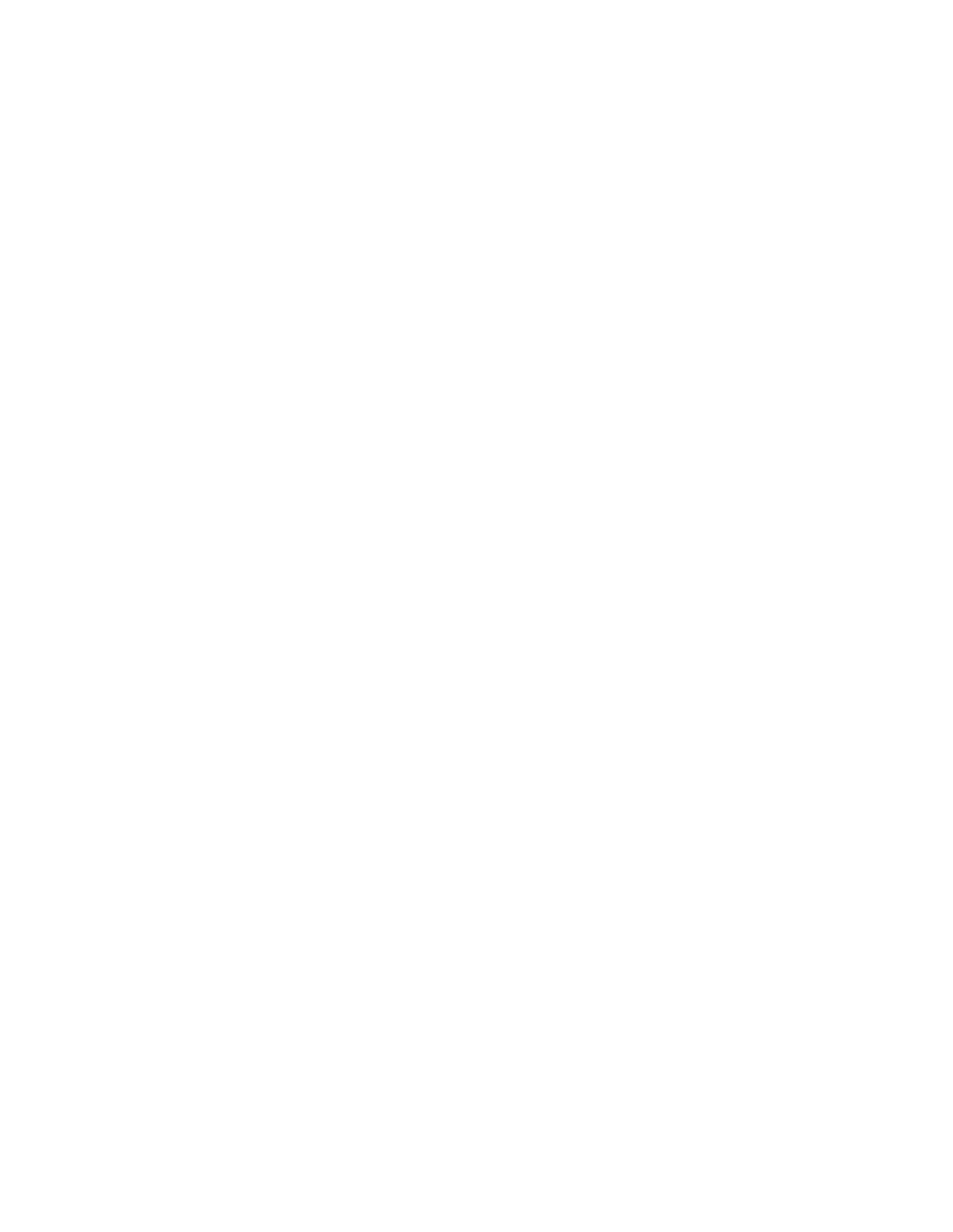# **PREVIOUS SURVEYS**

DSHS has long recognized that a focus on staff well-being and professional growth is vital to ensuring quality service to agency clients. Because of the interest in employee perspectives, many of the administrations, divisions, regions, and offices have conducted previous employee surveys. There have been two previous DSHS-wide surveys.

The first DSHS-wide employee survey was given to a random sample of DSHS employees in 2000. The survey was based on the 50 questions in the standard Washington State Department of Personnel Employee Survey with 11 additional questions based on the DSHS Balanced ScoreCard. It was conducted by the Department of Personnel (DOP) and the DSHS Research and Data Analysis Division (RDA). Of the 3,100 randomly selected employees, 75 percent (2,300) completed the survey.

The second DSHS-wide employee survey was designed to meet the need for program-specific information, in addition to agency-wide results. It was conducted as a "rolling" survey, and consisted of a series of program-level surveys conducted between October 2002 and July 2004. Most of the surveys were conducted by RDA, but a few were conducted by DOP. Each of the program-level surveys included the 61 questions that were included in the 2000 DSHS-wide survey, plus additional questions tailored to meet individual program needs. The results of all these surveys were compiled into an agency-level report. The overall response rate was 64%.

# **THE 2006 SURVEY - ADMINISTRATION**

DSHS had planned to conduct another employee survey in 2006. When Governor Gregoire requested a state-wide employee survey, the agency embarked on an ambitious project to meet the Governor's need for standardized statewide employee data, at the same time providing needed DSHS, administration, division and workgroup-level data.

The statewide survey was created by a committee called together by Department of Personnel, with oversight by the Governor's cabinet. Instead of using the traditional 50-question "DOP survey," the committee pared the statewide survey down to a simple 12 questions. DSHS organized a working group to review these statewide survey questions and see if they met DSHS needs. The committee recommended adding six additional standard questions and two narrative questions. DSHS leadership concurred with the working group's recommendation.

The survey was conducted by the survey section of the DSHS Research and Data Analysis Division (RDA) from March 1 to April 14, 2006. For the first time, all DSHS employees were asked to participate in the employee survey. RDA worked with each administration to identify workgroups and additional programspecific questions.

Several features were built into the survey process to ensure respondent anonymity and boost response rates:

- Along with invitations and reminders to participate in the survey, employees were sent Frequently Asked Questions (FAQ) sheets, explaining the survey procedures and features to ensure anonymity.
- Surveys were primarily available on the internet. Internet surveys were submitted through Zoomerang, a web-based survey company. Zoomerang only sent RDA copies of the answers input by respondents. It did not give RDA any information about the user's computer address or any other identifying information.
- Surveys were also available in hard copy for employees without computer access or for those who felt more comfortable submitting a paper survey. Envelopes were provided in institutions with large numbers of employees lacking regular computer access. The paper surveys were anonymously mailed to RDA.
- RDA only released survey information in summary format:
	- − All standard question answers were released in reports containing summary tables. If a workgroup had fewer than 6 respondents, no reports were issued.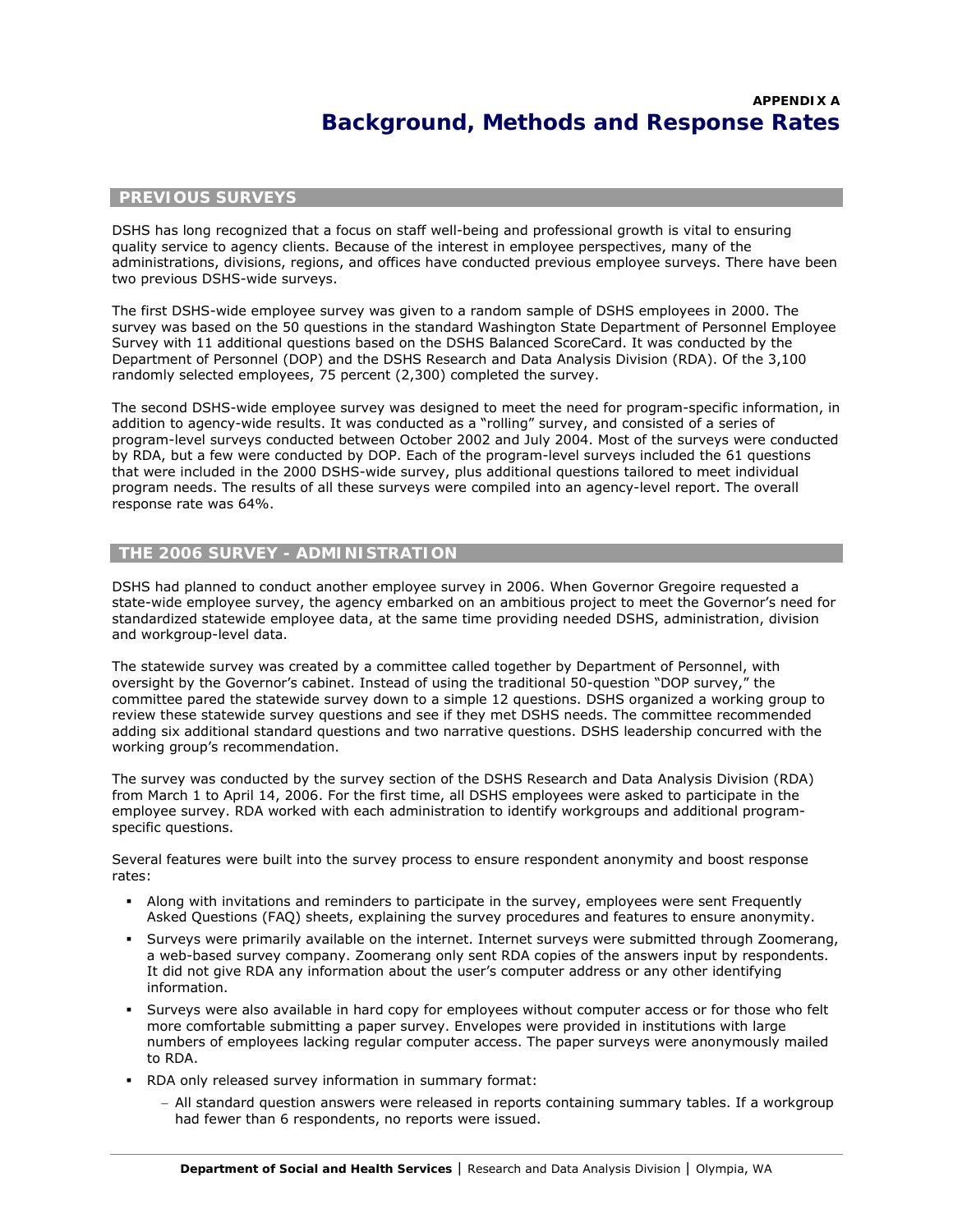- − Answers to the narrative questions were released in large lists generally containing the responses of more than 100 respondents. $<sup>1</sup>$ </sup>
- − Identifying information was redacted from the narrative responses.

With consultation from RDA, each of the programs designed their own procedures to distribute and publicize surveys to all their employees. Typically, these measures included email to each individual, periodic email reminders, reminders distributed through supervisory channels, notices in program websites and newsletters, prominently displayed posters, and paper surveys distributed to those without computer access. Secretary Arnold-Williams also sent a survey message to all DSHS employees.

# **CHALLENGES**

### **Definitions**

*Decisions Made by Senior Leaders.* The single question that provoked the most discussion around definitions was, "I have confidence in the decisions made by senior leaders in my program." As noted in Chapter 5, focus groups conducted by several administrations found that when employees answered this question, they were referring to managers on a number of different levels. The intent of the question was not to target a specific group of managers, but to gauge employee perceptions of decisions that came down "from above." Most employees don't know what level of or group of managers are responsible for specific business policy decisions. Employee comments show a similar lack of precision. Most employees spoke of "upper management" or "senior leadership" or simply "Olympia." Only a relatively small number differentiated between area, regional, divisional, or administrative leadership.

*Level of Management.* One of the biggest challenges in formulating a survey for the entire agency – or even a single division within the agency – is to provide an adequate avenue for employees to address various levels of management, in a relatively short survey with questions that are relevant to all. There are a great variety of management structures within DSHS. Some employees have a management chain that includes team leaders, supervisors, office chiefs, area managers, regional managers, division directors, executive leadership team, and assistant secretaries. Others talk of the nursing supervisor or director of nursing, or the kitchen manager. The new shorter version of the survey used this year ameliorated this problem to some extent. Employees were mainly asked about their supervisors or their personal experience. The only question about senior leadership is addressed above. In comparison to previous employee surveys, far fewer respondents requested the option to differentiate between levels of management. Anyone who inquired directly about how to handle this was told to distinguish between the various levels of management in their narrative responses. Most employees seemed to feel free to make such distinctions in comments like these:

 *"I would like to answer 5 to question 1 for the sake of my supervisor but I would answer 1 to question 1 in regards to administration and the superintendent."* 

*"My answers above need some explanation. I believe I have trust and respect for the decisions made by leaders above the Regional level. At the Regional level I believe there are problems and the communication is poor at best."* 

### **Identifying Themes in the Narrative Comments**

The main challenge in identifying themes in responses to the two narrative questions was sheer volume. 13,344 employees completed the survey. Most responded to both narrative questions. Thus, RDA survey staff were left with the gargantuan task of identifying major themes in more than 20,000 comments. The coding process started with use of the coding scheme and definitions developed in response to previous employee surveys (see page C-3). As new themes emerged, they were added to the code lists and definitions.

A number of steps were employed to assure accurate and consistent coding:

- An electronic system facilitated accurate coding. The coder sees the comment at the top of his or her computer screen, and is able to "click" on the appropriate codes.
- Detailed written instructions and code definitions were utilized.
- All six employees who worked as coders were trained at length, and worked on sample sets of responses until their coding was reliable and consistent.
- Coding meetings were held regularly to identify any questions or differences in interpretation.

 $\overline{\phantom{a}}$  $1$  Smaller groups were sometimes used because of small program sizes.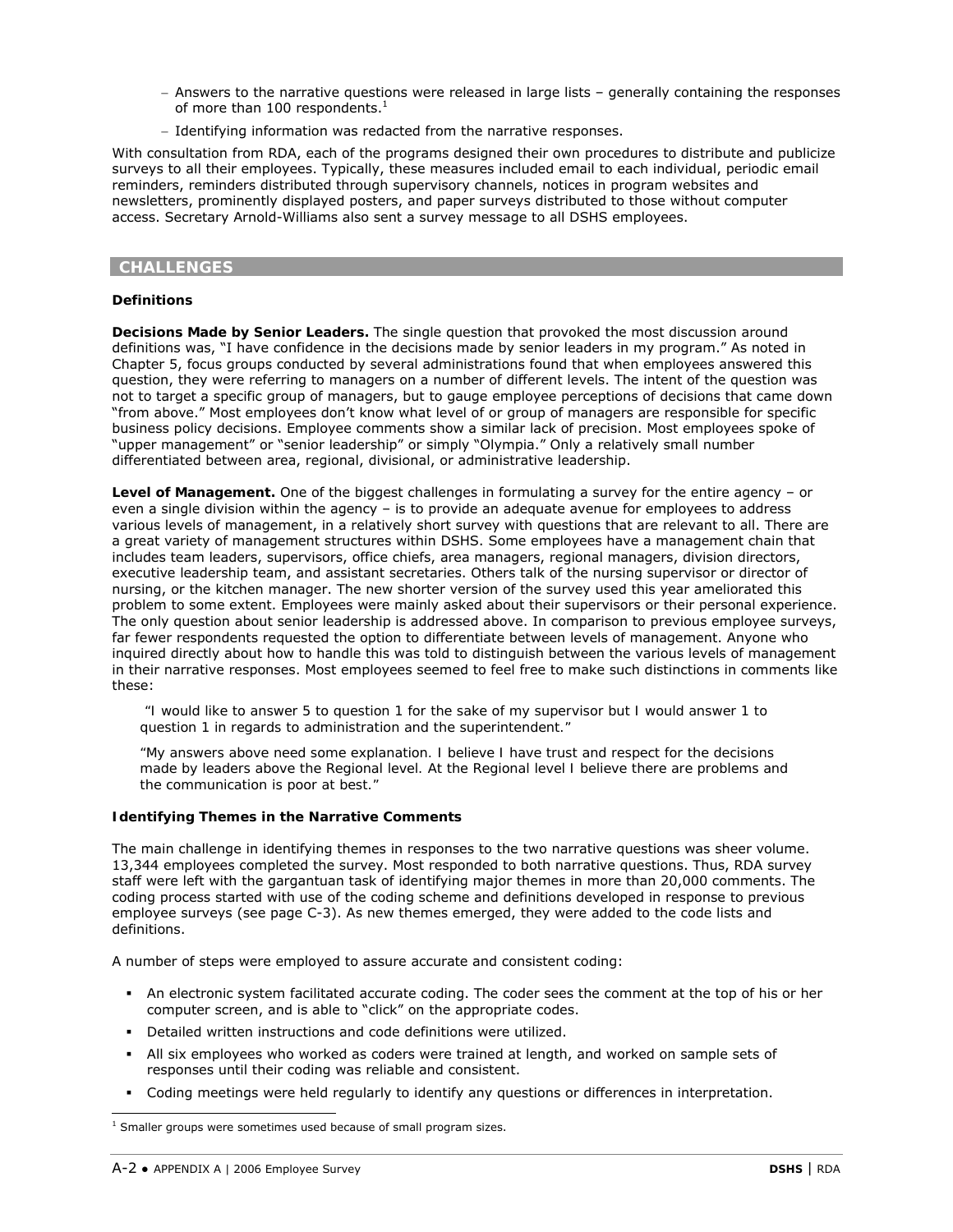- As areas of ambiguity were identified, the coding instructions and definitions were modified to address these issues.
- Every coded response was checked by at least one other coder, and all responses coded by more junior coders were checked twice by more senior staff.
- The principal investigator (Dr. Nancy Raiha) checked every coded response.
- In the course of writing the report, writers read through all comments assigned to each thematic code. Any departures from the standard coding schema were corrected.

# **RESPONSE RATES**

13,344 employees completed the employee survey. Response rates for each program are included in the table below. In general, it was more difficult to obtain responses from large institutions and from widespread field workers. However, all the Administrations achieved quite high response rates. The 77% overall response rate for DSHS significantly exceeded expectations, and was far higher than the statewide employee survey response rate. The success of the survey is attributed to strong support from DSHS management and commitment to follow through on action plans.

### **WEIGHTING**

Data from all administrations and divisions were combined into a master file for analysis. In order to form an accurate picture of all DSHS employees, each program's responses were weighted so that the number of responses from that program reflects that program's share of total DSHS employees (FTE's or full time equivalents). For example, 6 percent of all DSHS employees work for the Juvenile Rehabilitation Administration (JRA). For DSHS-wide analyses, the 818 responses from JRA were weighted so that they comprised 6 percent of the total survey responses. The weighting scheme for all programs is shown in the table below.

| <b>Administration/Program</b>          | <b>Number of</b><br><b>Employees in</b><br>Program* | <b>Percent of All</b><br><b>DSHS</b><br><b>Employees in</b><br>Program | <b>Number of</b><br><b>Completed</b><br>Surveys** | Weight | <b>Response</b><br>Rate |
|----------------------------------------|-----------------------------------------------------|------------------------------------------------------------------------|---------------------------------------------------|--------|-------------------------|
| AGING & DISABILITY SERVICES ADMIN      |                                                     |                                                                        |                                                   |        |                         |
| Long Term Care                         | 1,131                                               | 7%                                                                     | 975                                               | 1.160  | 86%                     |
| Division of Developmental Disabilities | 2,939                                               | 17%                                                                    | 2,066                                             | 1.423  | 70%                     |
| CHILDREN'S ADMINISTRATION              | 2,392                                               | 14%                                                                    | 1,867                                             | 1.281  | 78%                     |
| ECONOMIC SERVICES ADMINISTRATION       | 4,239                                               | 25%                                                                    | 3,289                                             | 1.289  | 78%                     |
| CENTRAL ADMINISTRATION                 |                                                     |                                                                        |                                                   |        |                         |
| <b>Executive Offices</b>               | 60                                                  | 0%                                                                     | 50                                                | 1.200  | 83%                     |
| Financial Services Administration      | 246                                                 | $1\%$                                                                  | 211                                               | 1.166  | 86%                     |
| Human Resources Division               | 146                                                 | $1\%$                                                                  | 146                                               | 1.000  | 100%                    |
| <b>ISSD</b>                            | 127                                                 | $1\%$                                                                  | 110                                               | 1.155  | 87%                     |
| Management Services Administration     | 467                                                 | 3%                                                                     | 421                                               | 1.109  | 90%                     |
| EXTERNAL ADMINISTRATION                |                                                     |                                                                        |                                                   |        |                         |
| Division of Vocational Rehabilitation  | 331                                                 | 2%                                                                     | 327                                               | 1.012  | 99%                     |
| Office of Deaf and Hard of Hearing     | 12                                                  | 0%                                                                     | 12                                                | 1.000  | 100%                    |
| <b>Special Commitment Center</b>       | 378                                                 | 2%                                                                     | 295                                               | 1.281  | 78%                     |
| HEALTH AND RECOVERY SERVICES ADMIN     |                                                     |                                                                        |                                                   |        |                         |
| Division of Alcohol & Substance Abuse  | 111                                                 | $1\%$                                                                  | 111                                               | 1.000  | 100%                    |
| <b>Medical Assistance</b>              | 1,013                                               | 6%                                                                     | 880                                               | 1.151  | 87%                     |
| <b>Mental Health Division</b>          | 2,654                                               | 15%                                                                    | 1,766                                             | 1.503  | 67%                     |
| JUVENILE REHABILITATION ADMIN          | 1,045                                               | 6%                                                                     | 818                                               | 1.278  | 78%                     |
| <b>TOTAL</b>                           | 17,291                                              | 100%                                                                   | 13,344                                            |        | 77%                     |

 \*Sources: Headcount for Office of Secretary (Exec), ODHH, DASA, MSA, HRD, and DVR. ADSA-DD FTE count supplied by program. DSHS Human Resources Division supplied the March 1-15 FTE count for all other programs.

\*\*Includes 29 surveys which gave workgroup, but no other responses.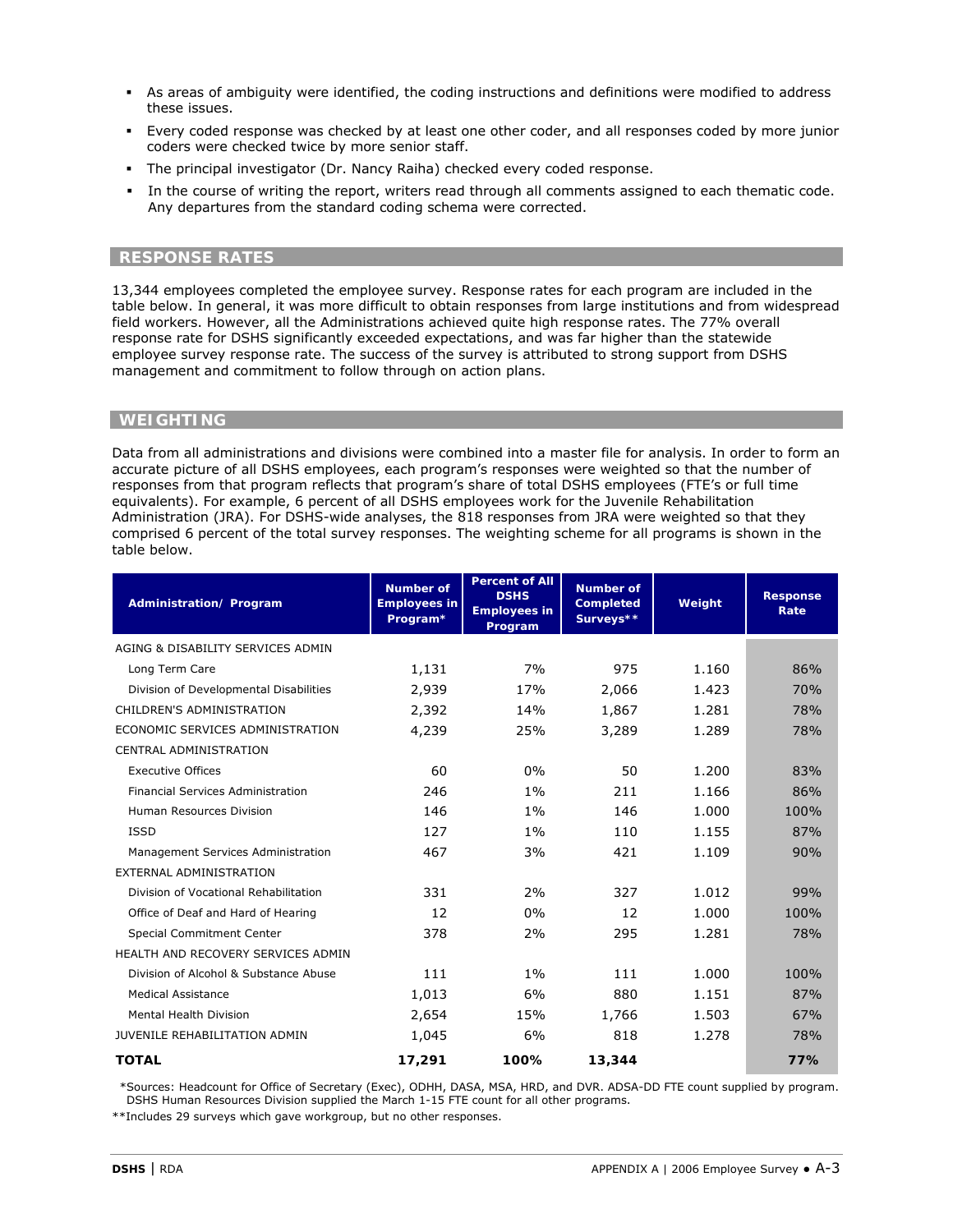## **ANALYSIS**

Tables and charts in the main report and in the appendices show the results of survey analysis. Page 2 of the Executive Summary displays bar charts showing the percentage of employees responding favorably<sup>2</sup> to each standard question. A more detailed table showing all responses to each standard question, as well as the average responses on a scale of 1-5 can be found in Appendix B. Appendix B also displays this data in bar graphs, showing both the questions that elicited the most positive responses, and those that elicited the most negative answers.

A chart on page 2 of the Executive Summary, as well as more detailed charts and tables in Appendix C, show analyses of the themes in the responses to narrative questions. Definitions for each of the comment themes are also provided.

Appendix D compares the results from this 2006 employee survey to the results of the 2002-2004 employee survey. Only a few questions were similar to the questions used in the 2002-2004 survey. It is unclear whether the changes from the 2003/2004 survey represent real changes in employee perceptions. The difference in survey format and the number, content and order of questions may have created differences. There may also be differences in the groups who took the two surveys. The much higher response rate achieved in the 2006 survey may have reached some groups that differ significantly from the groups who responded to the 2003/2004 survey.

Appendix E compares the responses of staff who work in DSHS institutions to the responses of all other staff. In all cases, institutional staff responses are significantly less positive.

In an attempt to compare DSHS results to other state agencies, Appendix F compares the DSHS survey results to Department of Personnel's compilation of survey results for employees from all state agencies.<sup>3</sup> Only a few questions show statistically significant differences. Many of the differences noted may be attributed to the more negative outlook of institutional employees. Department of Corrections, the other state agency with a large number of employees who work in institutions, showed even more negative responses than found in DSHS institutions.

# **FURTHER QUESTIONS**

Any questions about survey methodology or analysis can be addressed to Dr. Nancy Raiha at 360-902-7667 or raihank@dshs.wa.gov.

 2 An answer of "Always or Almost Always" or "Usually" was considered a positive response.

<sup>&</sup>lt;sup>3</sup> Please note that statewide data from DOP are not weighted by agency size.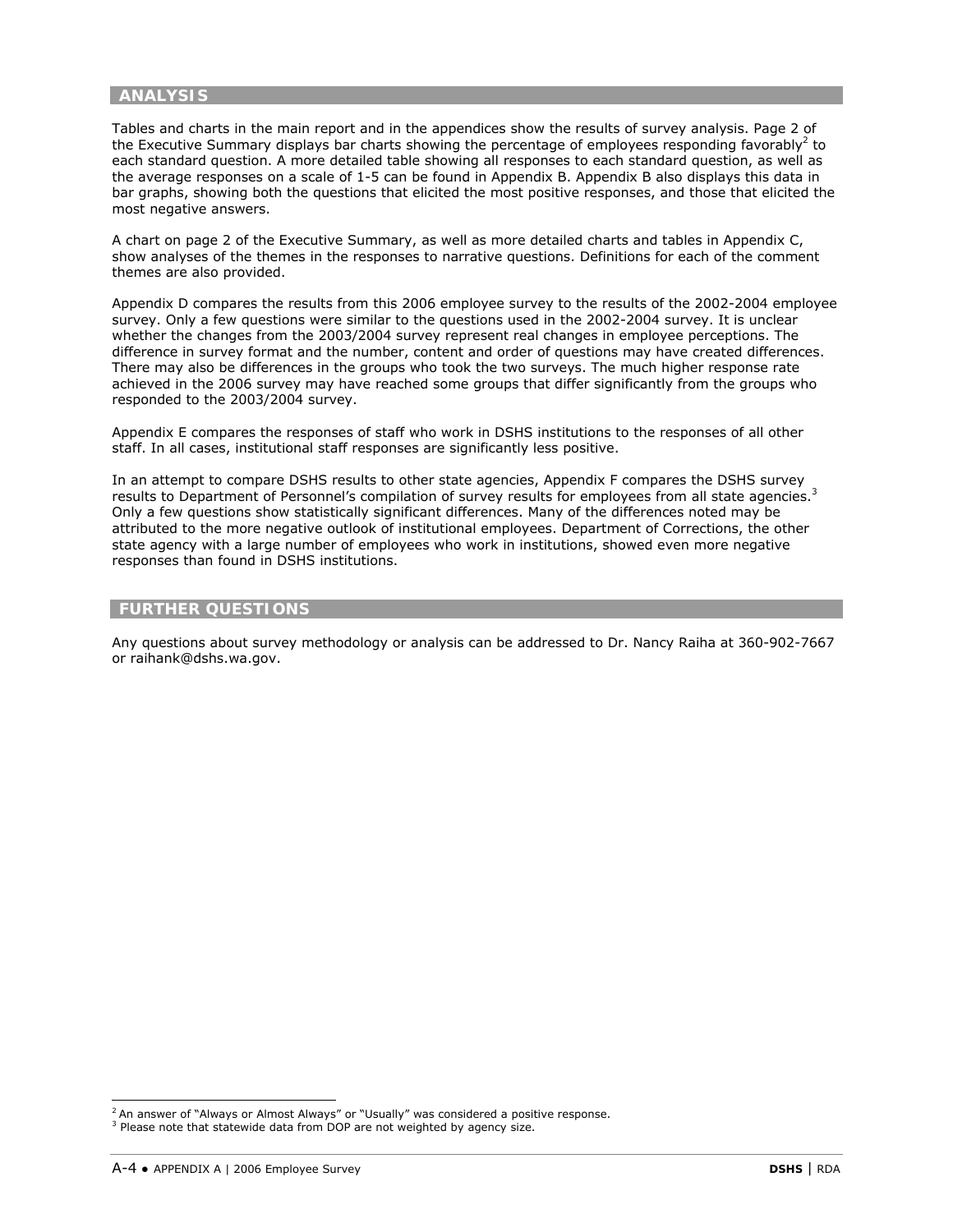# **APPENDIX B Detailed Results by Each Question**

Weighted  $Data<sup>1</sup>$ 

# **STATISTICAL REPORT – All DSHS Staff, March – April 2006**

|                |                                                                                                   |                               |         | <b>Percent of All Responses</b> |        |                             |         |                      | Percent                  |
|----------------|---------------------------------------------------------------------------------------------------|-------------------------------|---------|---------------------------------|--------|-----------------------------|---------|----------------------|--------------------------|
|                | <b>QUESTION</b>                                                                                   | Almost<br>Always or<br>Always | Usually | Occasionally                    | Seldom | Almost<br>Never or<br>Never | Missina | Average <sup>2</sup> | Always or<br>Usually $3$ |
|                | A. QUESTIONS FOR ALL STATE EMPLOYEES                                                              |                               |         |                                 |        |                             |         |                      |                          |
| A1             | I have the opportunity to give input<br>on decisions affecting my work.                           | 19%                           | 31%     | 25%                             | 15%    | 10%                         | $1\%$   | 3.35                 | 50%                      |
| A2             | I receive the information I need to do<br>my job effectively.                                     | 18%                           | 46%     | 23%                             | 10%    | 3%                          | $1\%$   | 3.66                 | 64%                      |
| A3             | I know how my work contributes to<br>the goals of my agency.                                      | 41%                           | 37%     | 12%                             | 6%     | 3%                          | $1\%$   | 4.08                 | 79%                      |
| A4             | I know what is expected of me at<br>work.                                                         | 45%                           | 39%     | 10%                             | 4%     | 2%                          | $1\%$   | 4.22                 | 84%                      |
| A5             | I have opportunities at work to learn<br>and grow.                                                | 23%                           | 30%     | 23%                             | 15%    | 9%                          | $1\%$   | 3.44                 | 53%                      |
| A <sub>6</sub> | I have the tools and resources I need<br>to do my job effectively.                                | 18%                           | 41%     | 23%                             | 12%    | 5%                          | $1\%$   | 3.55                 | 60%                      |
| A7             | My supervisor treats me with dignity<br>and respect.                                              | 56%                           | 25%     | 9%                              | 5%     | 5%                          | 2%      | 4.21                 | 81%                      |
| A8             | My supervisor gives me ongoing<br>feedback that helps me improve my<br>performance.               | 34%                           | 31%     | 18%                             | 10%    | 7%                          | $1\%$   | 3.73                 | 64%                      |
| A9             | I receive recognition for a job well<br>done.                                                     | 23%                           | 26%     | 22%                             | 15%    | 14%                         | 2%      | 3.29                 | 49%                      |
|                | My performance evaluation provides<br>A10 me with meaningful information about<br>my performance. | 22%                           | 31%     | 21%                             | 14%    | 11%                         | 6%      | 3.40                 | 54%                      |
| A11            | My supervisor holds me and my co-<br>workers accountable for performance.                         | 44%                           | 34%     | 13%                             | 6%     | 4%                          | 2%      | 4.09                 | 78%                      |
| A12            | I know how my agency measures its<br>success.                                                     | 20%                           | 31%     | 23%                             | 15%    | 12%                         | 3%      | 3.31                 | 50%                      |
|                | <b>B. QUESTIONS FOR ALL DSHS EMPLOYEES</b>                                                        |                               |         |                                 |        |                             |         |                      |                          |
| B1             | A spirit of cooperation and teamwork<br>exists in my workgroup.                                   | 29%                           | 37%     | 18%                             | 10%    | 7%                          | $1\%$   | 3.71                 | 66%                      |
| B2             | In my workgroup we use customer<br>feedback to improve our work<br>processes.                     | 15%                           | 28%     | 25%                             | 17%    | 14%                         | 5%      | 3.13                 | 43%                      |
| B <sub>3</sub> | I am encouraged to come up with new<br>and better ways of doing things.                           | 22%                           | 27%     | 22%                             | 15%    | 14%                         | 2%      | 3.30                 | 50%                      |
| B4             | I have confidence in the decisions<br>made by senior leaders in my<br>program.                    | 10%                           | 26%     | 26%                             | 19%    | 19%                         | 3%      | 2.88                 | 35%                      |
| <b>B5</b>      | My agency uses my time and talents<br>well.                                                       | 16%                           | 35%     | 23%                             | 15%    | 11%                         | 2%      | 3.31                 | 51%                      |
| <b>B6</b>      | In my workgroup, people are treated<br>fairly, without discrimination.                            | 38%                           | 29%     | 13%                             | 10%    | 10%                         | 2%      | 3.76                 | 67%                      |

 $1$  Results use weighted data. Weighted numbers reflect the number who would have answered if all DSHS employees completed the

survey.<br><sup>2</sup> Average where "Almost Always or Always" = 5, and "Almost Never or Never" = 1. Does not include missing data.<br><sup>3</sup> Percent answering "Almost Always or Always" or "Usually." Does not include missing data.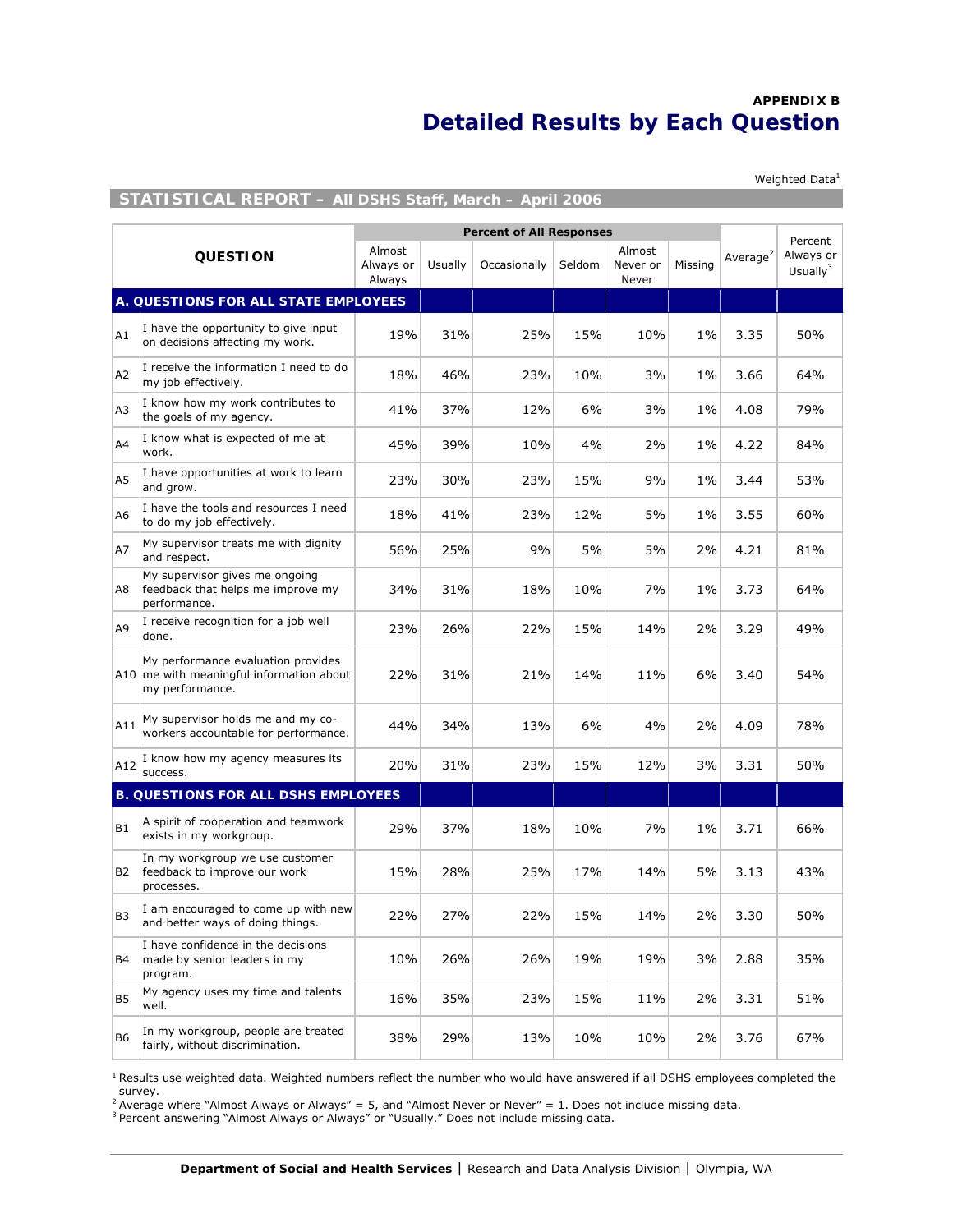#### Weighted Data<sup>1</sup>



<sup>1</sup> Results use weighted data. Weighted numbers reflect the number who would have answered if all DSHS employees completed the survey.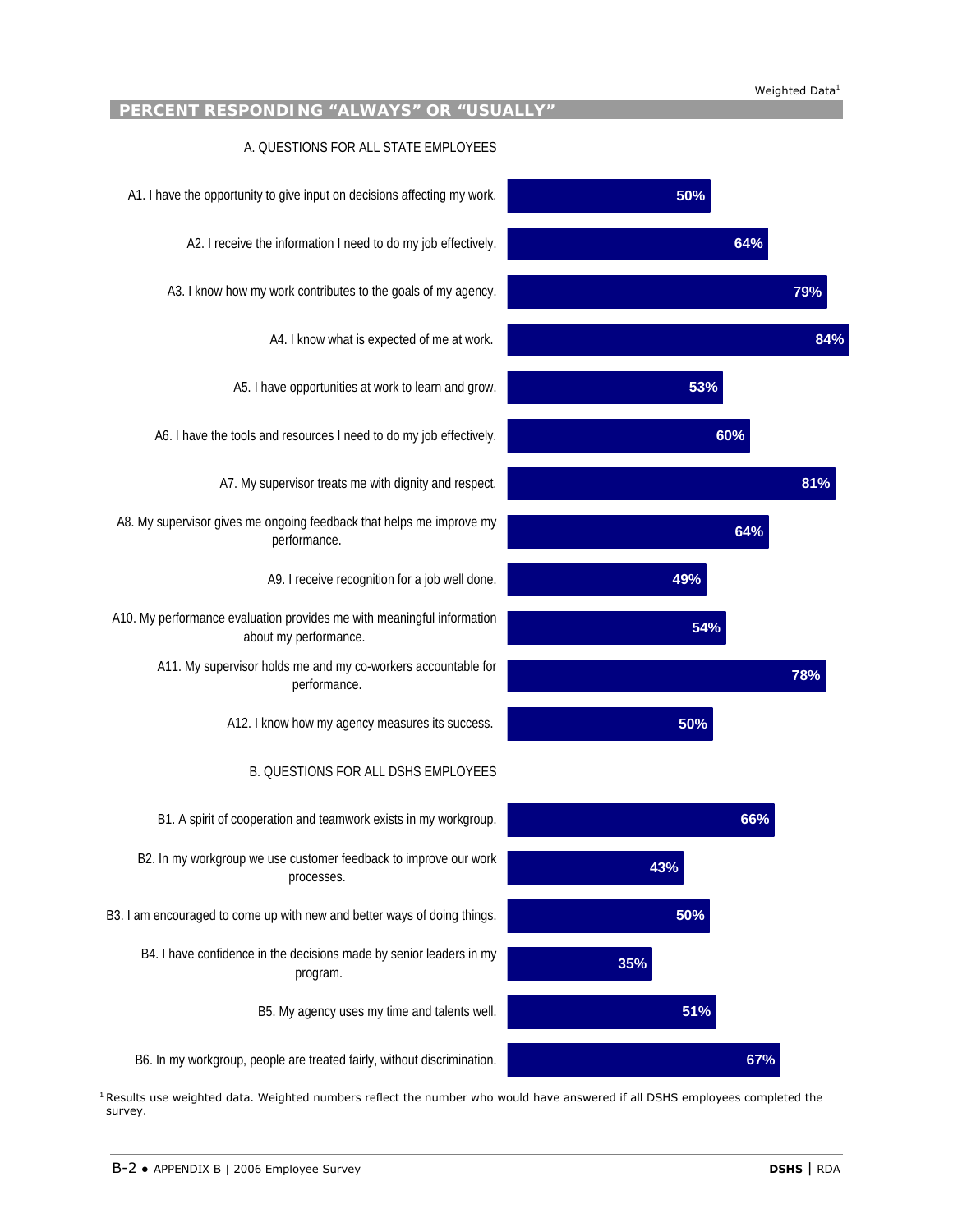### Weighted Data<sup>1</sup>

| A4. I know what is expected of me at work.                                                      | 84% |
|-------------------------------------------------------------------------------------------------|-----|
| A7. My supervisor treats me with dignity and respect.                                           | 81% |
| A3. I know how my work contributes to the goals of my agency.                                   | 79% |
| A11. My supervisor holds me and my co-workers accountable for<br>performance.                   | 78% |
| B6. In my workgroup, people are treated fairly, without discrimination.                         | 67% |
| B1. A spirit of cooperation and teamwork exists in my workgroup.                                | 66% |
| A8. My supervisor gives me ongoing feedback that helps me improve my<br>performance.            | 64% |
| A2. I receive the information I need to do my job effectively.                                  | 64% |
| A6. I have the tools and resources I need to do my job effectively.                             | 60% |
| A10. My performance evaluation provides me with meaningful information<br>about my performance. | 54% |
| A5. I have opportunities at work to learn and grow.                                             | 53% |
| B5. My agency uses my time and talents well.                                                    | 51% |
| A12. I know how my agency measures its success.                                                 | 50% |
| A1. I have the opportunity to give input on decisions affecting my work.                        | 50% |
| B3. I am encouraged to come up with new and better ways of doing things.                        | 50% |
| A9. I receive recognition for a job well done.                                                  | 49% |
| B2. In my workgroup we use customer feedback to improve our work<br>processes.                  | 43% |
| B4. I have confidence in the decisions made by senior leaders in my<br>program.                 | 35% |

 $1$ Results use weighted data. Weighted numbers reflect the number who would have answered if all DSHS employees completed the survey.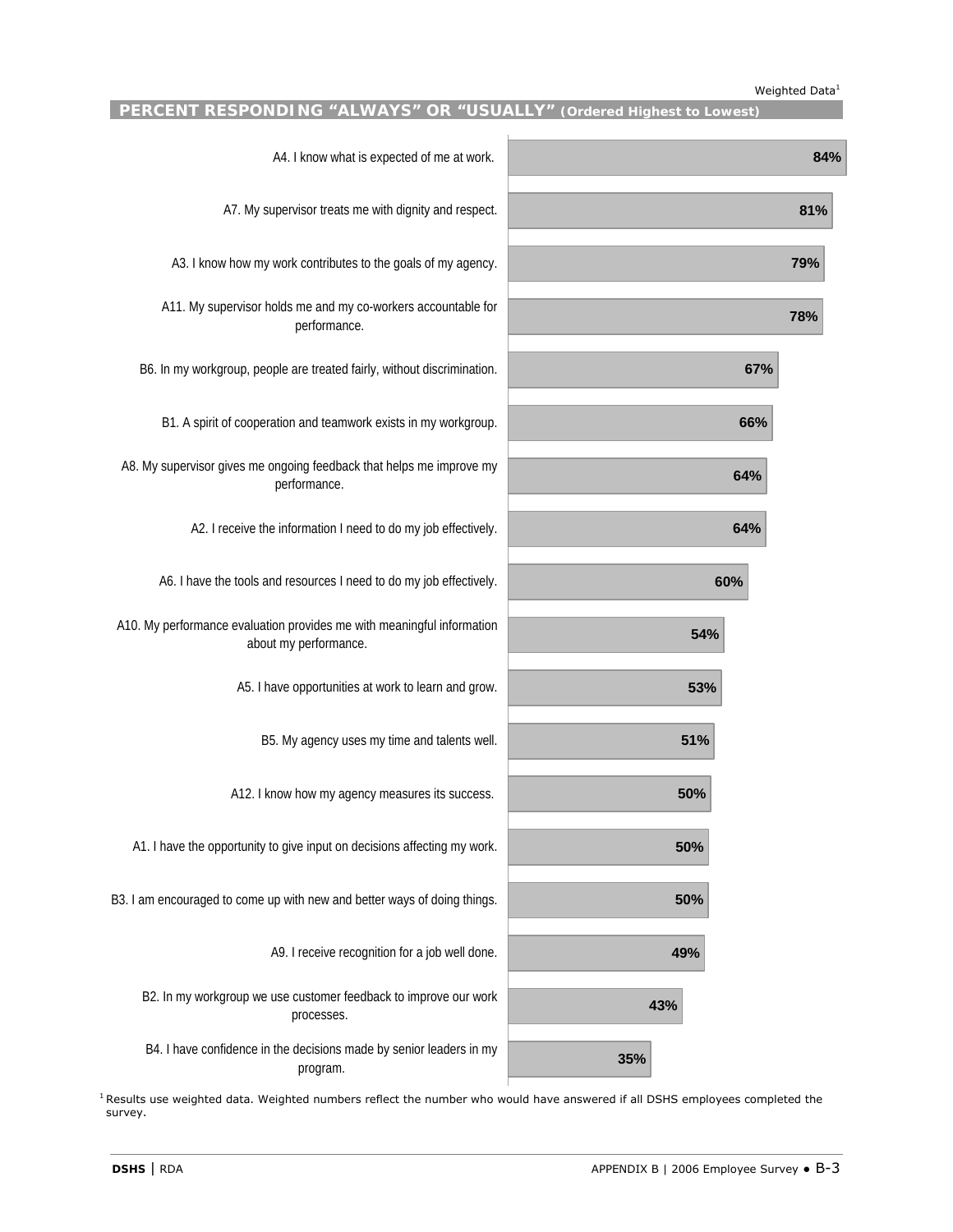# **PERCENT RESPONDING "NEVER" OR "SELDOM" (Ordered Highest to Lowest)**

| 38% | B4. I have confidence in the decisions made by senior leaders in my<br>program.                 |
|-----|-------------------------------------------------------------------------------------------------|
| 32% | B2. In my workgroup we use customer feedback to improve our work<br>processes.                  |
| 29% | A9. I receive recognition for a job well done.                                                  |
| 29% | B3. I am encouraged to come up with new and better ways of doing things.                        |
| 27% | A12. I know how my agency measures its success.                                                 |
| 26% | B5. My agency uses my time and talents well.                                                    |
| 25% | A1. I have the opportunity to give input on decisions affecting my work.                        |
| 25% | A10. My performance evaluation provides me with meaningful information<br>about my performance. |
| 24% | A5. I have opportunities at work to learn and grow.                                             |
| 19% | B6. In my workgroup, people are treated fairly, without discrimination.                         |
| 18% | A8. My supervisor gives me ongoing feedback that helps me improve my<br>performance.            |
| 17% | A6. I have the tools and resources I need to do my job effectively.                             |
| 17% | B1. A spirit of cooperation and teamwork exists in my workgroup.                                |
| 13% | A2. I receive the information I need to do my job effectively.                                  |
| 10% | A7. My supervisor treats me with dignity and respect.                                           |
| 9%  | A11. My supervisor holds me and my co-workers accountable for<br>performance.                   |
| 9%  | A3. I know how my work contributes to the goals of my agency.                                   |
| 5%  | A4. I know what is expected of me at work.                                                      |

<sup>1</sup> Results use weighted data. Weighted numbers reflect the number who would have answered if all DSHS employees completed the survey.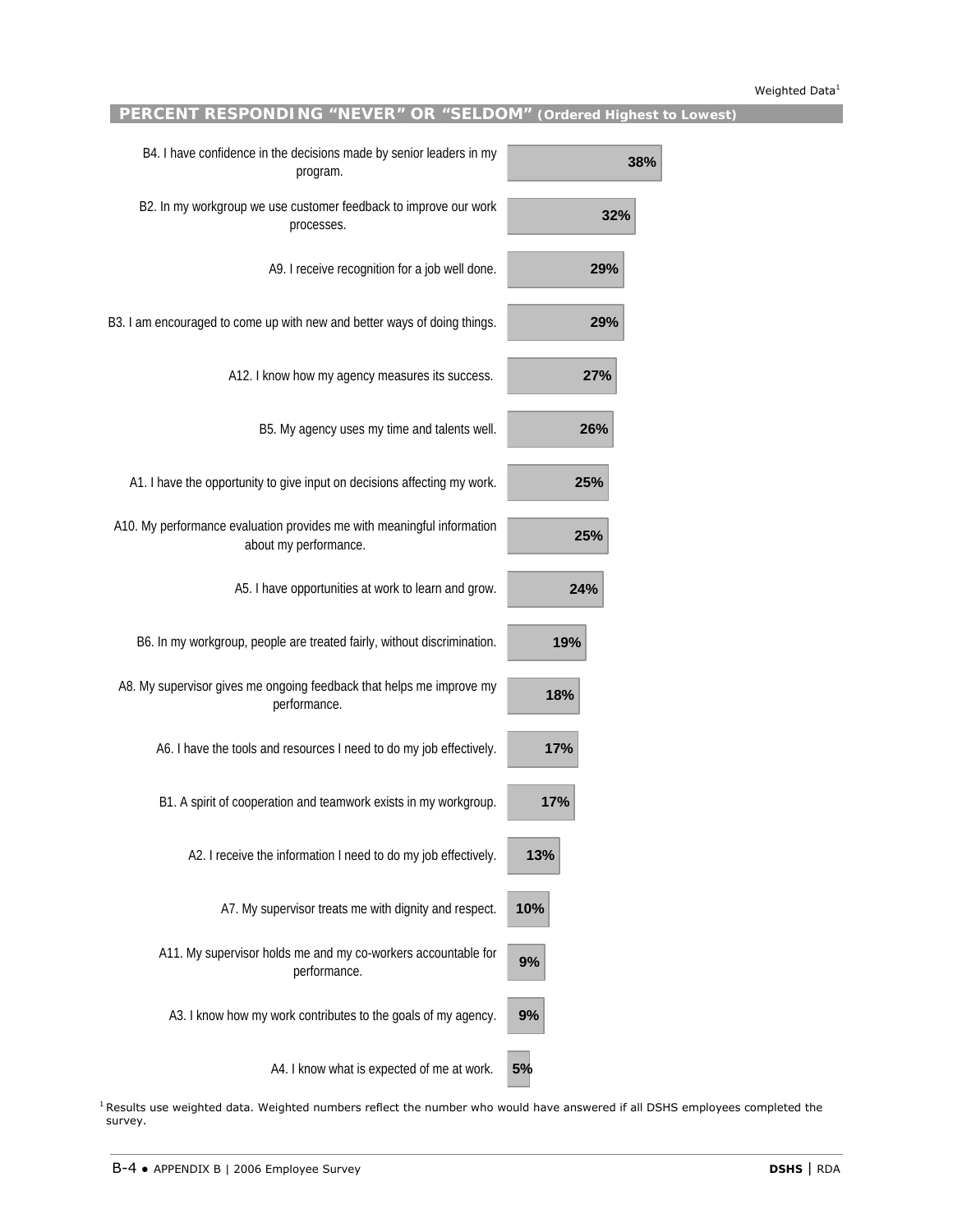# **APPENDIX C Detailed Analysis of Narrative Comment Themes**

Unweighted Data

**MAJOR COMMENT THEMES – Percent and Number of Respondents Who Made Comments** 



**NOTES:** Grey areas in center of bars represent neutral comments.

Percentages show respondents who commented on this theme as a percentage of the total number of respondents who made narrative comments.

Results use unweighted data – the actual number of respondents who mentioned this theme.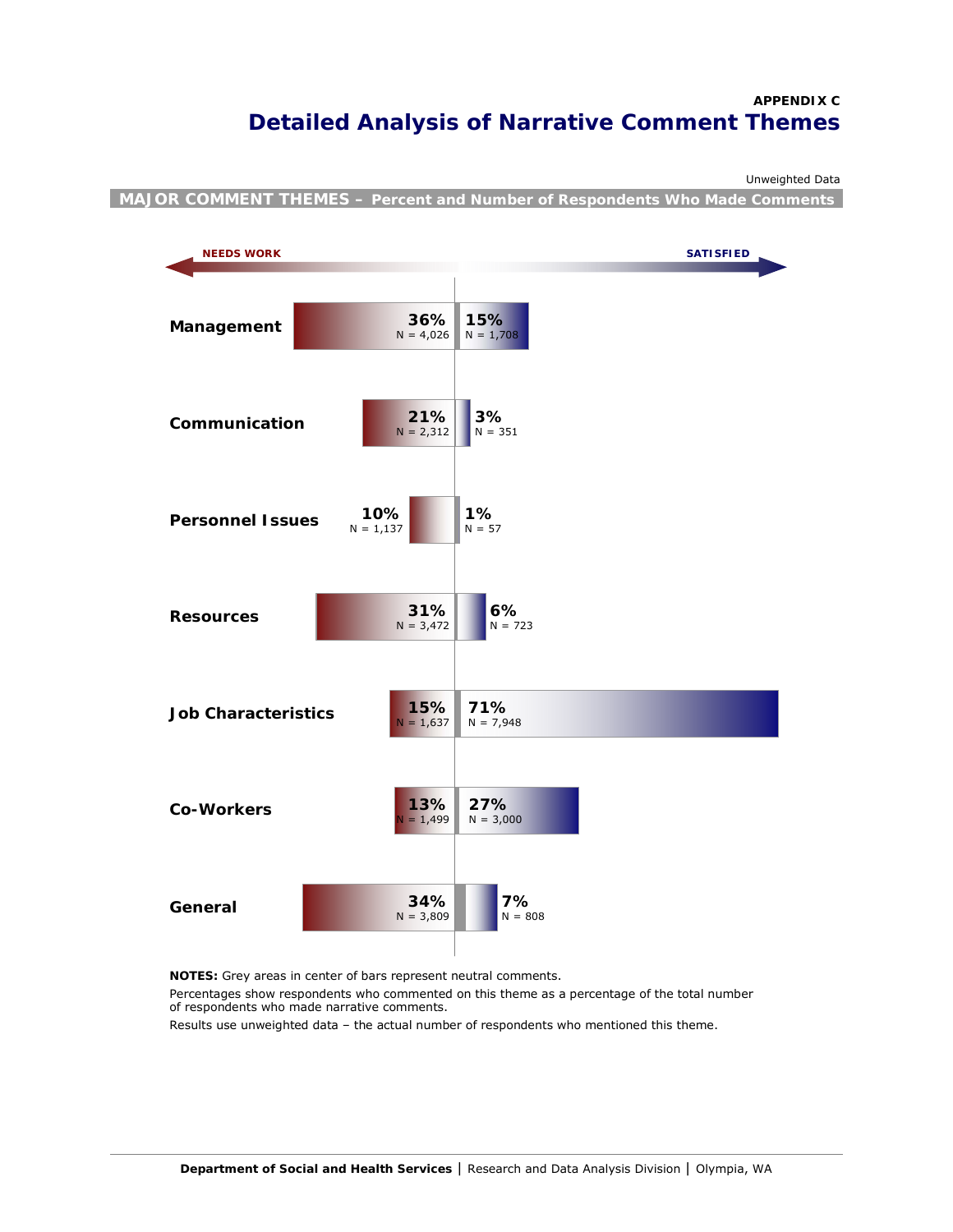# **NARRATIVE COMMENTS REPORT – 11,176 of 13,344 Respondents Made Comments**

|                                         |                 | <b>Any Mention</b> |          | <b>Satisfied</b> | <b>Needs Work</b> | <b>Neutral</b> | Ratio            |
|-----------------------------------------|-----------------|--------------------|----------|------------------|-------------------|----------------|------------------|
| MAJOR THEMES AND SUBTHEMES <sup>2</sup> |                 |                    | $% ^{4}$ | Α                | B                 | C              | A to $B^5$       |
| Management/Supervisors                  |                 | 5,278              | 47.2%    | 1,708            | 4,026             | 132            | 0.4              |
| Courtesy & Respect                      | <b>MC</b>       | 856                | 7.7%     | 220              | 641               | 15             | 0.3              |
| Support/Mentoring/Availability          | <b>MS</b>       | 1,519              | 13.6%    | 553              | 1,015             | 17             | 0.5              |
| Recognition/Awards                      | <b>MR</b>       | 1,035              | 9.3%     | 186              | 851               | 15             | 0.2              |
| Fairness/Discrimination                 | MF              | 955                | 8.5%     | 57               | 899               | $\overline{2}$ | 0.1              |
| Other Management Issues                 | <b>MO</b>       | 3,555              | 31.8%    | 1,206            | 2,493             | 95             | 0.5              |
| Communication                           |                 | 2,607              | 23.3%    | 351              | 2,312             | 34             | 0.2 <sub>1</sub> |
| Managers Provide Information            | CI              | 783                | 7.0%     | 49               | 729               | 8              | 0.1              |
| Management Listens/Includes             | <b>CL</b>       | 1,261              | 11.3%    | 199              | 1,080             | 11             | 0.2              |
| <b>Clear Guidelines</b>                 | CG              | 440                | 3.9%     | 73               | 364               | $\overline{7}$ | 0.2              |
| Other/General Communication             | CO              | 624                | 5.6%     | 52               | 562               | 13             | 0.1              |
| <b>Personnel Issues</b>                 |                 | 1,240              | 11.1%    | 57               | 1,137             | 75             | 0.1              |
| Promotion/RIFs, Security                | PP              | 1,055              | 9.4%     | 50               | 1,003             | 8              | 0.0              |
|                                         |                 |                    |          |                  |                   |                |                  |
| <b>Resources</b>                        |                 | 3,965              | 35.5%    | 723              | 3,472             | 51             | 0.2 <sub>1</sub> |
| Facilities, Parking, Environment        | RF              | 628                | 5.6%     | 171              | 456               | 10             | 0.4              |
| Pay/Benefits for Employee               | <b>RP</b>       | 1,006              | 9.0%     | 388              | 646               | 21             | 0.6              |
| <b>Resources for Clients</b>            | <b>RC</b>       | 304                | 2.7%     | 44               | 264               | $\mathsf{O}$   | 0.2              |
| Staffing                                | <b>RS</b>       | 1,264              | 11.3%    | 12               | 1,249             | 5              | 0.0              |
| Training                                | <b>RT</b>       | 936                | 8.4%     | 77               | 858               | 11             | 0.1              |
| <b>Other Resources</b>                  | <b>RO</b>       | 775                | 6.9%     | 74               | 704               | 4              | 0.1              |
| <b>Job Characteristics</b>              |                 | 8,521              | 76.2%    | 7.948            | 1,637             | 157            | 4.9              |
| Flex Schedule/Telecommuting             | <b>JS</b>       | 1,007              | 9.0%     | 410              | 634               | $\overline{7}$ | 0.6              |
| Workload                                | <b>JW</b>       | 728                | 6.5%     | 59               | 665               | 14             | 0.1              |
| Helping/Working with Clients            | JH              | 4,208              | 37.7%    | 4,166            | 8                 | 39             | 520.8            |
| Working w/ Community Agencies           | JC              | 251                | 2.2%     | 245              | 5                 | $\mathbf{1}$   | 49.0             |
| Other Aspects of Job                    | <b>JO</b>       | 5,049              | 45.2%    | 4,658            | 488               | 98             | 9.5              |
| <b>Co-Workers</b>                       |                 | 4,269              | 38.2%    | 3,000            | 1,499             | 103            | 2.0 <sub>1</sub> |
| Competence, Skills                      | WC              | 1,022              | 9.1%     | 263              | 757               | 13             | 0.3              |
| Teamwork, Support                       | WT              | 1,764              | 15.8%    | 1,142            | 631               | 35             | 1.8              |
| Other Co-worker Issues                  | <b>WO</b>       | 2,478              | 22.2%    | 2,160            | 303               | 61             | 7.1              |
| General                                 |                 | 4,590              | 41.1%    | 808              | 3,809             | 271            | 0.2 <sub>0</sub> |
| <b>Work Process/Policies</b>            | GP              | 2,988              | 26.7%    | 203              | 2,795             | 69             | 0.1              |
| Morale/Overall Satisfaction             | GS              | 987                | 8.8%     | 244              | 732               | 18             | 0.3              |
| None/Nothing                            | GN              | 497                | 4.4%     | 320              | 133               | 45             | 2.4              |
| <b>Comments About This Survey</b>       | GC              | 208                | 1.9%     | 17               | 148               | 46             | 0.1              |
| Other                                   | GO              | 903                | 8.1%     | 94               | 723               | 102            | 0.1              |
| <b>Program Specific Themes</b>          |                 | 229                | 2.0%     | $\epsilon$       | 222               | 4              | 0.0              |
| Staff Safety (if an issue)              | PS <sub>2</sub> | 229                | 2.0%     | 6                | 222               | 4              | 0.0              |

<sup>1</sup> Results use unweighted data – the actual number of respondents who mentioned this theme.

 $^2$  Major themes (in blue) are rollups of the subthemes listed immediately below. They are unduplicated - not the total of the numbers counted only once in "Management." below. For example, a single person who made "Satisfied" comments in "Courtesy & Respect" and in "Recognition/Awards" is

 "1" in this column.  $3$ The "Persons" column shows how many people made any mention of this theme. It is unduplicated – not a simple total of the other 3 columns. A single person may make both "Satisfied" and "Needs Work" comments on the same theme, but will still be counted as

<sup>4</sup> Respondents who commented on this theme as a percentage of the total number of respondents who made narrative comments.

<sup>5</sup> Ratio of respondents making "Satisfied" comments to respondents making "Needs Work" comments or suggestions for improvement about this theme. A ratio of 1.0 shows that "Satisfied" and "Needs Work" comments are equal in number. A ratio of 2.0 shows that there are twice as many "Satisfied" as "Needs Work" comments. A ratio of 0.5 shows that there are half as many "Satisfied" as "Needs Work" comments.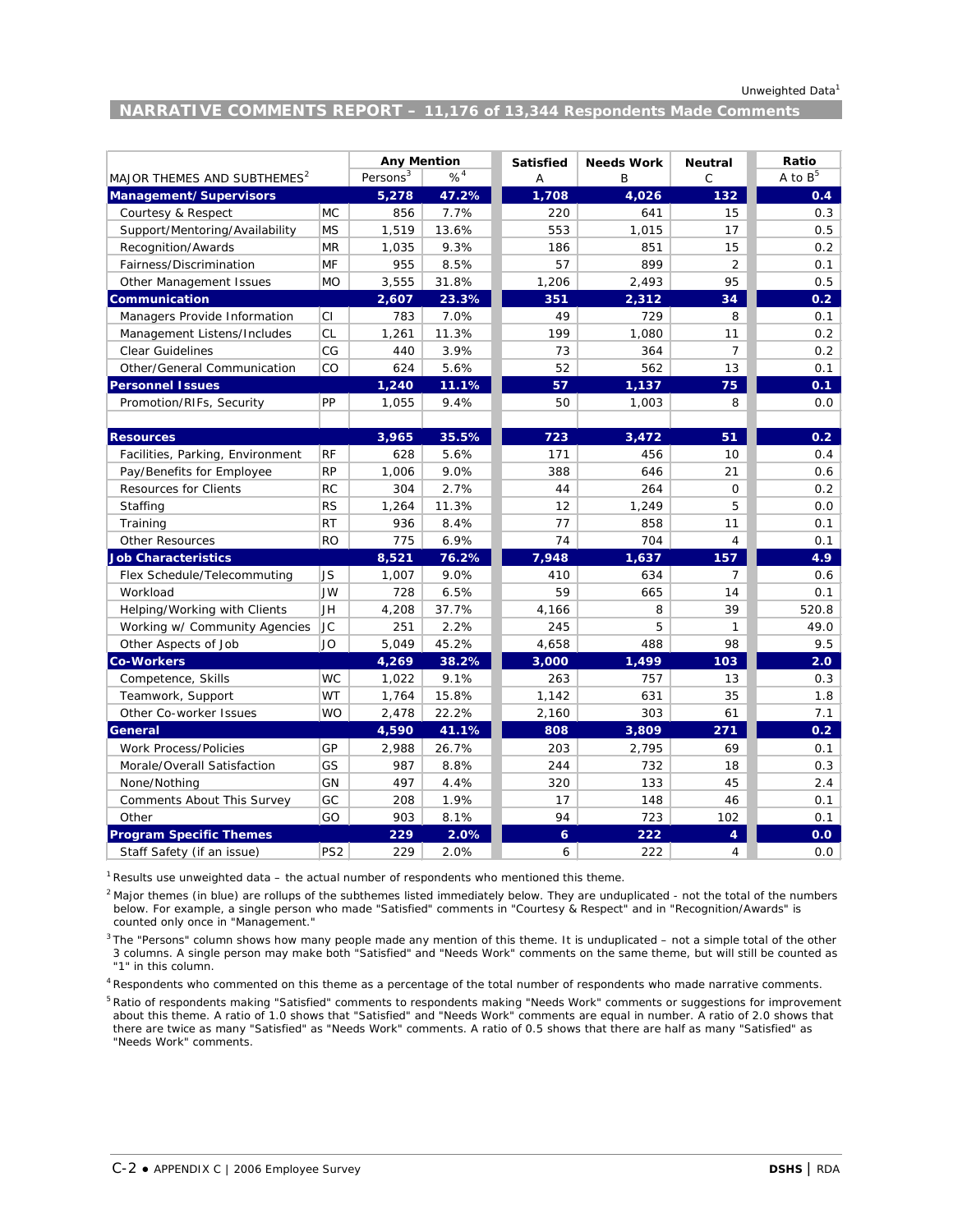### **COMMENT THEMES – Categories for Coding Narrative Comments**

| Code | Definition |
|------|------------|
|      |            |

#### **Management/Supervisors**

- **MC Courtesy** and respect.
- **MS Support**; mentoring; oversight; planning; problem-solving; availability; caring; staff evaluations.
- **MR Recognize**/reward good work; encouragement; praise; value staff; employee awards.
- **MF Fairness**; discrimination; fair treatment; some groups (i.e. racial./ethnic/gender, physical attributes, etc.) treated differently; inequitable work distribution. (Note – put discrimination/fairness in personnel practice hiring, advancement, RIFs are under PP).
- **MO Other**/general management. Personal characteristics; behavior; trustworthiness; competence; skills; knowledge; understand field; know what's going on in the field; specific stories about managers or supervisors; should replace them; micro-management; how decisions get made.

#### **Communication**

- **CI** Providing **information;** holding meetings (by management/supervisor or leadership). **CL Listening**; including in decisions; encouraging feedback; open-door policy (by management, supervisor, or leadership). **CG** Need or get clear **guidelines** re: roles and expectations, priorities, mission.
- **CO Other**/general communication includes communication between sections and offices; staff meetings.

#### **Personnel Issues**

**PP** Promotions/advancement; hiring processes; RIFs; firing/removal; job security issues; diversity issues in **personnel** practices.

#### **Resources**

- **RF Facilities**/parking/environment.
- **RP Pay and benefits** for DSHS employees.
- **RC** Resources/money for **clients** and client programs.
- **RS Staffing** (fill vacancies, understaffing, need for support staff).
- **RT Training** (includes cultural/diversity training, mentoring programs).
- **RO Other** (computers, information systems, supplies, phones, safety equipment, interpreters, etc.).
- **RF Facilities**/parking/environment.

#### **Job Characteristics**

- **JS** Work **Schedule**/ability to work from home, in field etc.
- **JW** Workload: too high/too demanding, big variations or differences in amount of work (time for tasks); caseload size.
- **JC** Vorking with **community agencies**/providers as source of satisfaction.
- JO **I** Other. Characteristics of job that employee likes or dislikes. (Job is challenging, flexible; opportunities, challenges; stressful; variety, autonomy; dealing with changes and uncertainty; like or dislike doing specific tasks or processes. Can be creative. Proud of accomplishments/good at job.)

#### **Co-Workers**

| <b>WC</b> |  |  | <b>Competence</b> , skills, professionalism, knowledge (includes getting rid of incompetent); individual accountability. |  |  |  |  |  |  |
|-----------|--|--|--------------------------------------------------------------------------------------------------------------------------|--|--|--|--|--|--|
|-----------|--|--|--------------------------------------------------------------------------------------------------------------------------|--|--|--|--|--|--|

- **WT Teamwork**, mutual support, internal communication, doing share, work ethic, dedicated.
- **WO Other** (attitude; good/bad workgroup atmosphere; I like or dislike my co-workers).

#### **General**

- **GP** Work **processes and policies**; service delivery; specific programs/processes (how well these work/whether they should be changed – not whether I like doing them).
- **GS Satisfaction**/dissatisfaction/morale.
- **GN** "None" or **"Nothing"** in response to narrative question
- **GC** | Comments specifically about this **survey**.
- **GO Other.** Did not fit in other categories.

#### **Program Specific**

**PS2** Safety (If a significant issue in program)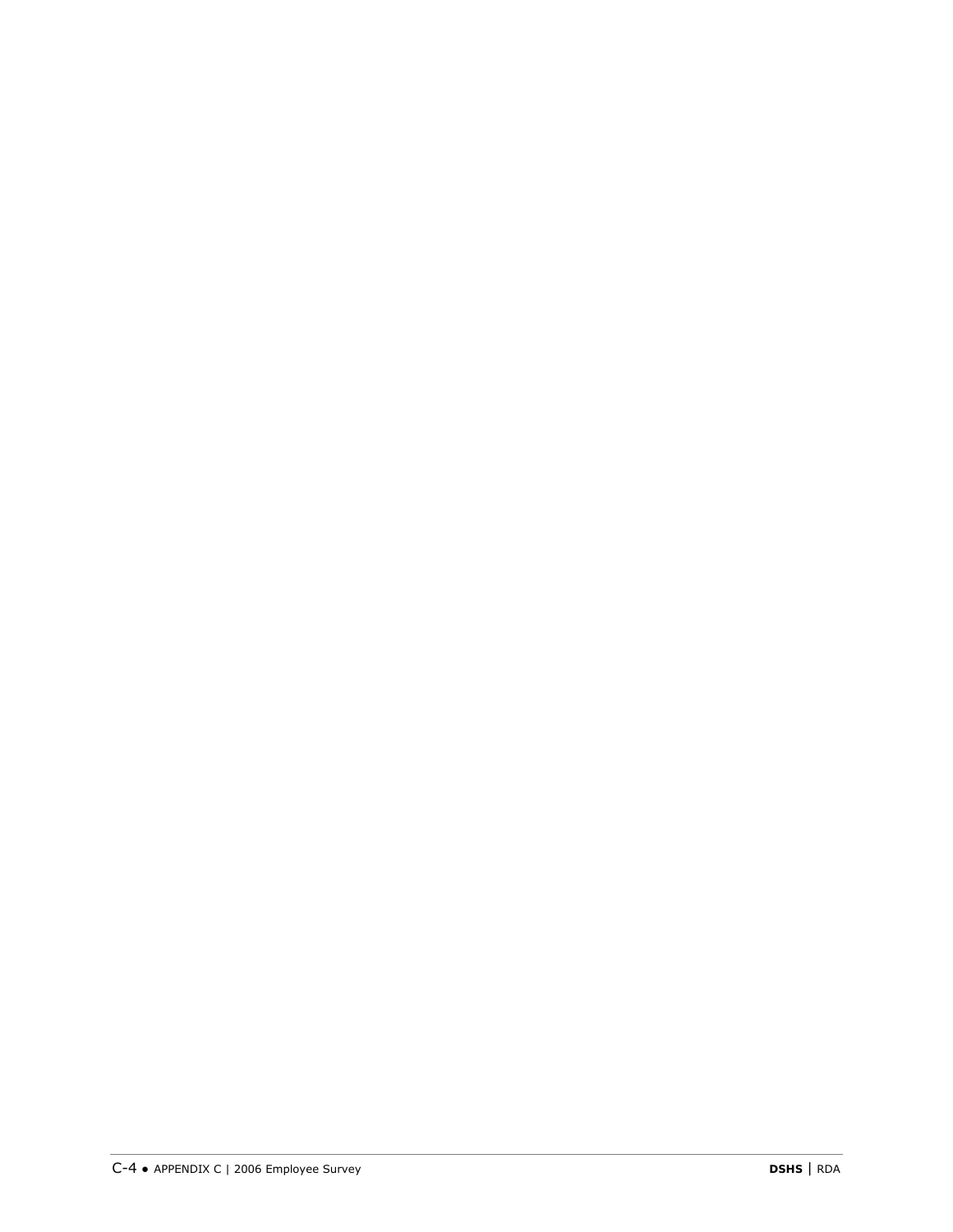# **APPENDIX D Comparison Between 2006 and the Previous DSHS Employee Survey**



**CAUTIONARY NOTE:** There is some reason to believe that differences between the two years are due to other factors besides changes in employee perceptions. Differences may also be affected by:

- 1. Difference in survey format Difference in number, content, and order of the other questions can affect answers.
- 2. The higher response rate The groups that did not participate in the previous survey may differ from those who did participate.

<sup>&</sup>lt;sup>1</sup> Results use weighted data. Weighted numbers reflect the number who would have answered if all DSHS employees completed the survey. For comparison purposes, in this chart the 2006 weighted data excludes the Special Commitment Center (not included in 2002-2004 survey).

<sup>2</sup> The 2006 wording of A7 was changed slightly from previous surveys. The 2002-2004 wording was, "My manager/ supervisor treats me with courtesy and respect."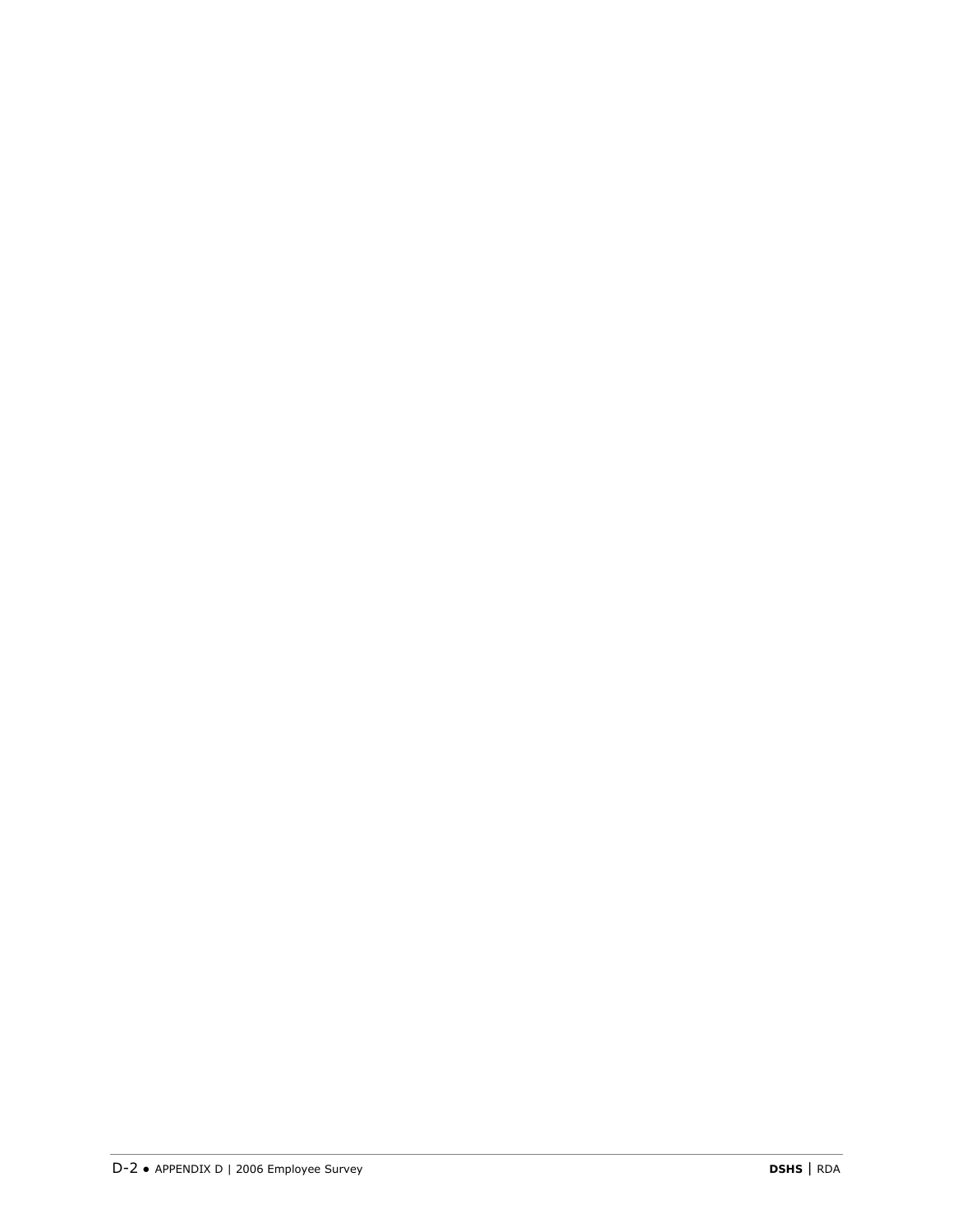# **APPENDIX E Comparison of Institutional Staff and All Others**

Weighted Data<sup>1</sup>

| <b>QUESTION</b> |                                                                                            |                          | Percent Always<br>or Usually <sup>2</sup> |  |
|-----------------|--------------------------------------------------------------------------------------------|--------------------------|-------------------------------------------|--|
|                 | A. QUESTIONS FOR ALL STATE EMPLOYEES                                                       | Institution <sup>3</sup> | <b>Others</b>                             |  |
| A1              | I have the opportunity to give input on decisions affecting my work.                       | 45%                      | 52%                                       |  |
| A <sub>2</sub>  | I receive the information I need to do my job effectively.                                 | 59%                      | 66%                                       |  |
| A3              | I know how my work contributes to the goals of my agency.                                  | 71%                      | 82%                                       |  |
| A4              | I know what is expected of me at work.                                                     | 82%                      | 85%                                       |  |
| A5              | I have opportunities at work to learn and grow.                                            | 45%                      | 56%                                       |  |
| A6              | I have the tools and resources I need to do my job effectively.                            | 53%                      | 62%                                       |  |
| A7              | My supervisor treats me with dignity and respect.                                          | 75%                      | 83%                                       |  |
| A8              | My supervisor gives me ongoing feedback that helps me improve my performance.              | 58%                      | 67%                                       |  |
| A9              | I receive recognition for a job well done.                                                 | 41%                      | 52%                                       |  |
| A10             | My performance evaluation provides me with meaningful information about my<br>performance. | 50%                      | 55%                                       |  |
| A11             | My supervisor holds me and my co-workers accountable for performance.                      | 76%                      | 79%                                       |  |
| A12             | I know how my agency measures its success.                                                 | 37%                      | 56%                                       |  |
|                 | <b>B. QUESTIONS FOR ALL DSHS EMPLOYEES</b>                                                 |                          |                                           |  |
| B <sub>1</sub>  | A spirit of cooperation and teamwork exists in my workgroup.                               | 59%                      | 68%                                       |  |
| B <sub>2</sub>  | In my workgroup we use customer feedback to improve our work processes.                    | 41%                      | 44%                                       |  |
| B <sub>3</sub>  | I am encouraged to come up with new and better ways of doing things.                       | 44%                      | 52%                                       |  |
| <b>B4</b>       | I have confidence in the decisions made by senior leaders in my program.                   | 27%                      | 39%                                       |  |
| B <sub>5</sub>  | My agency uses my time and talents well.                                                   | 44%                      | 54%                                       |  |
| B <sub>6</sub>  | In my workgroup, people are treated fairly, without discrimination.                        | 59%                      | 70%                                       |  |

**STATISTICAL REPORT** 

<sup>1</sup> Results use weighted data. Weighted numbers reflect the number who would have answered if all DSHS employees completed the survey.

<sup>2</sup> Percent answering "Almost Always or Always" or "Usually." Does not include missing data. The differences between institutional staff responses and all other staff responses for all questions are statistically significant, p.<.05.

<sup>3</sup> Institutions include all staff at Green Hill School, Maple Lane School, Naselle Youth Camp, Echo Glen Children's Center, Rainier School, Lakeland Village School, Fircrest School, Yakima Valley School, Child Study and Treatment Center, Eastern State Hospital, and Western State Hospital.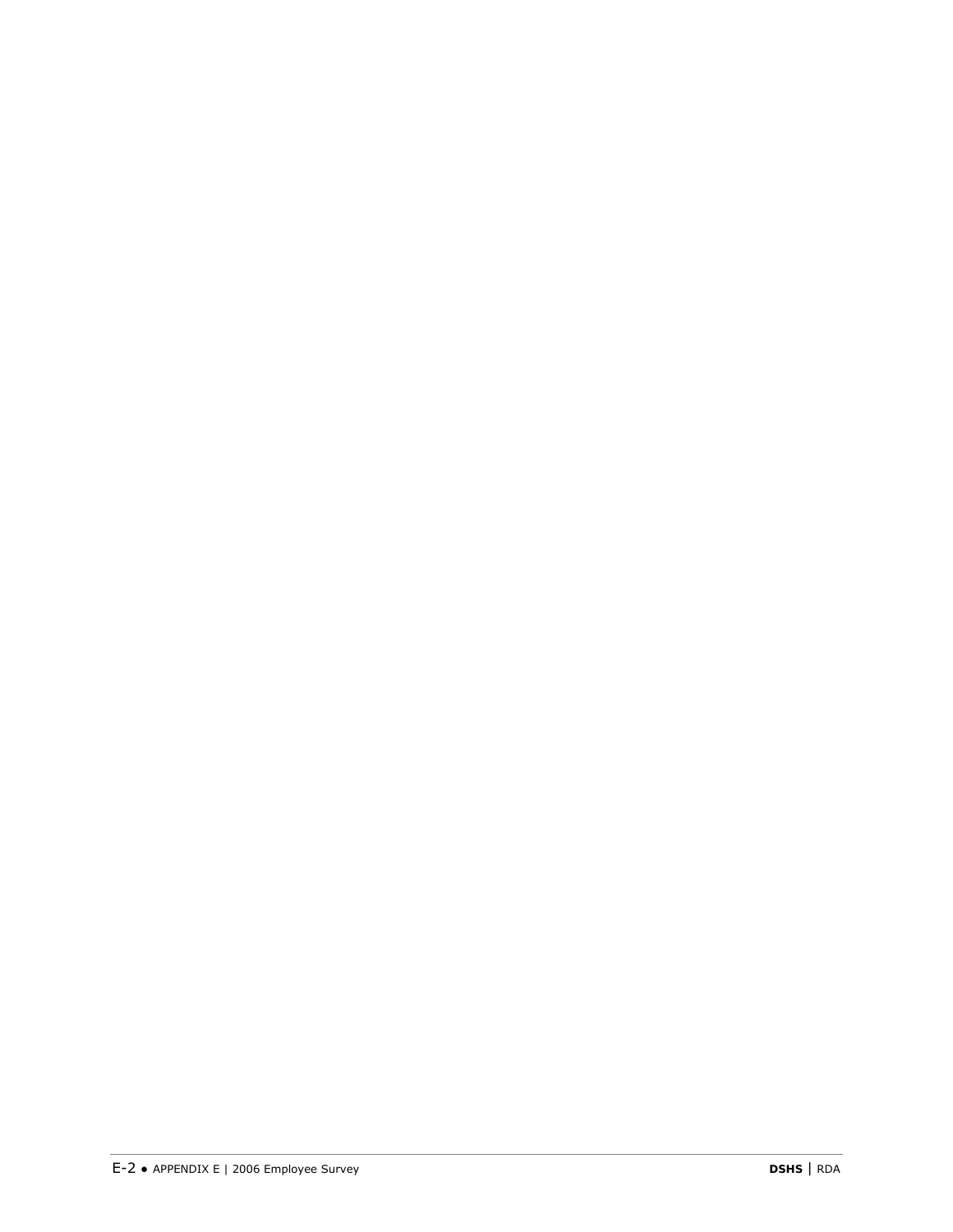# **APPENDIX F Comparison with All State Employee Surveys**

DSHS = Weighted Data • All State Employees = Unweighted Data

**COMPARISON TO ALL STATE EMPLOYEES – Percent Responding "Always" or "Usually"**



## **NOTES:**

All state employees (including DSHS) were surveyed during the period March 1 – April 14, 2006. Results were compiled by the Department of Personnel (DOP)

Differences for questions A1, A2, A5, and A6 are statistically significant. p. <.05

Results for DSHS use weighted data. Weighted numbers reflect the number who would have answered if all DSHS employees completed the survey. Results for All State Employees (collected by DOP) are unweighted.